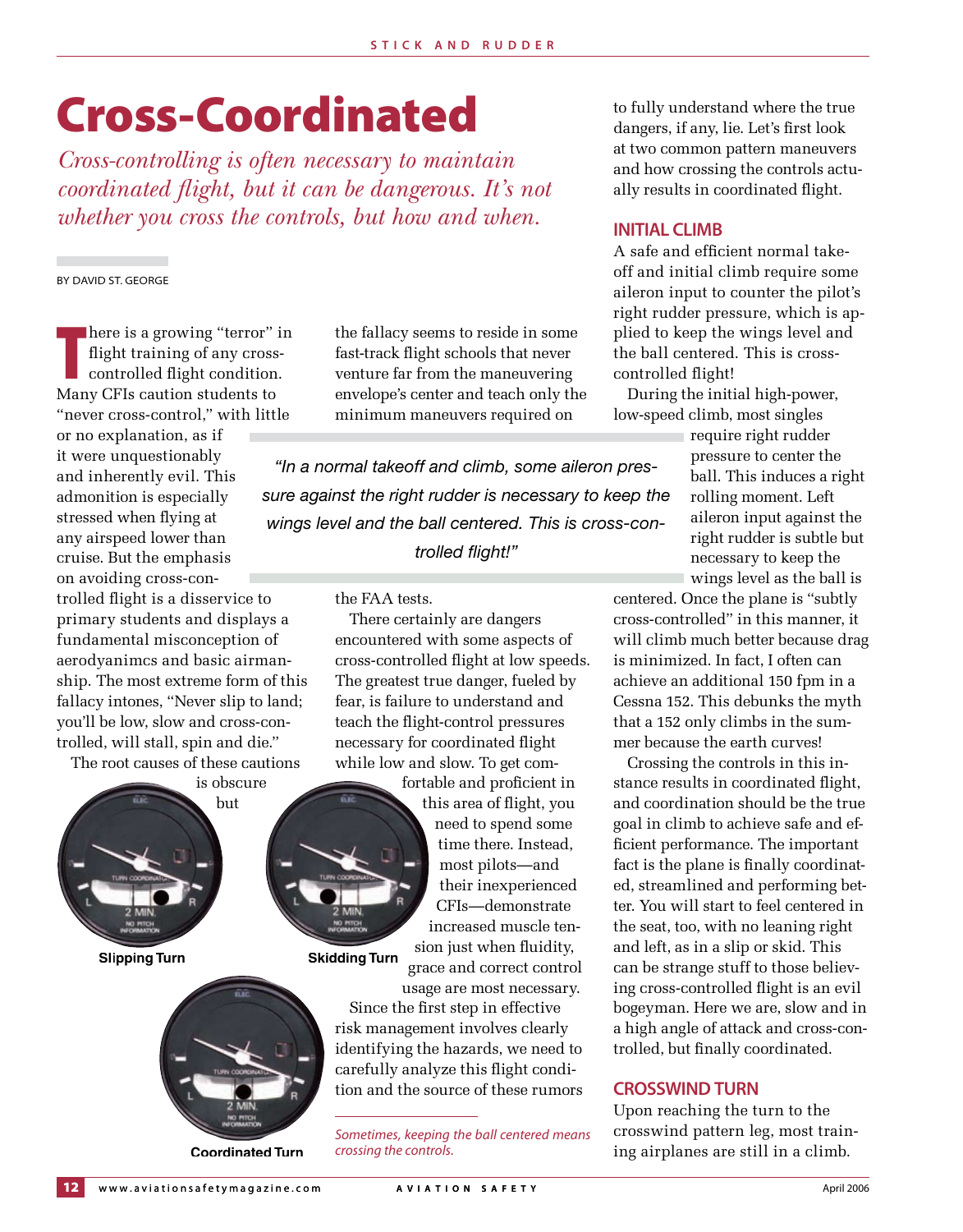As the pilot rolls into a left crosswind turn, left rudder and aileron are obviously required during the roll. But once a stable turn configuration is established to the left, right (top) rudder—or at least relaxed left rudder pressure—is required to stay coordinated.

(Of course, this presumes a lefthand pattern. If you are turning to fly a right-hand traffic pattern, the rudder and aileron together yield a coordinated roll in that direction. But once the right turn is established, some right rudder pressure must be maintained and left aileron pressure—or at least relaxed right aileron—introduced to stay coordinated and maintain the appropriate bank angle.)

There are some important points to make about coordinating your turns at this position in the pattern.

#### **Just A Moment**

First, pilots must distinguish the stabilized turn requiring subtle cross-controlled flight at high angles of attack from the airplane's rolling moment in the climb configuration, which requires rudder and aileron together. Remember also: In the stabilized-turn configuration, the rudder pressure you need is always to the right—due to torque and "P Factor"—and is not symmetrical. In other words, the rudder required to turn right is more than needed to turn left. This, of course, presumes a singleengine airplane with a propeller turning clockwise when viewed from the cockpit.

If any of this is new information, I would recommend finding a good CFI who knows how to use his or her feet and practicing climbing spirals at a safe altitude in both directions. The objective will be to "tune" the aircraft with rudder pressure, based on your "seat-of-thepants" feel first, then to check the

# Bank Vs. Rate Of Turn

The basic difference between a slip and a skid is the rate of turn. Both involve cross-controlled flight—or uncoordinated flight, if you will—but the fundamental difference is whether the airplane's heading is changing relative to the bank angle. Here are the basics:

#### THE SLIP

In a slip or a slipping turn, the airplane is not turning at the rate appropriate to the bank being used, since the airplane is yawed toward the outside of the turning flightpath. Put another way, the airplane is banked too much for the rate of turn, so the horizontal lift component is greater than the centrifugal force.

Equilibrium between the horizontal lift component and centrifugal force is reestab-



lished either by decreasing the bank, increasing the rate of turn, or a combination of the two changes.

### THE SKID

Remember that the fundamental definition of either a slip or a skid is that the rate of turn is inappropriate to the bank angle. In contrast to a slip or slipping turn, a skid or skidding turn results from an excess of centrifugal force over the horizontal lift component, pulling the airplane toward the outside of the turn. Put another way, the rate of turn in a skid is too great for the angle of bank.



Correcting a skidding turn thus involves a reduction in the rate of turn, an increase in bank, or a combination of both.

ball and the VSI to verify performance. Before you discovered this rudder pressure, all turns to the left in the pattern were actually skidding turns: the rate of turn was excessive for the bank angle.

In a coordinated descending turn you feel straight up in the seat and the ball is centered. If you are in a turn and want to slip, step on the

higher wing with the rudder. This is rudder force away from the turn, reducing the rate, and always results in a slip. Ironically, when this maneuver is first introduced to a student they hate the "feel" of a slip because it is so alien. The sensation is of your butt falling to the inside of the turn or lower wing. Unfortunately, most students seem to love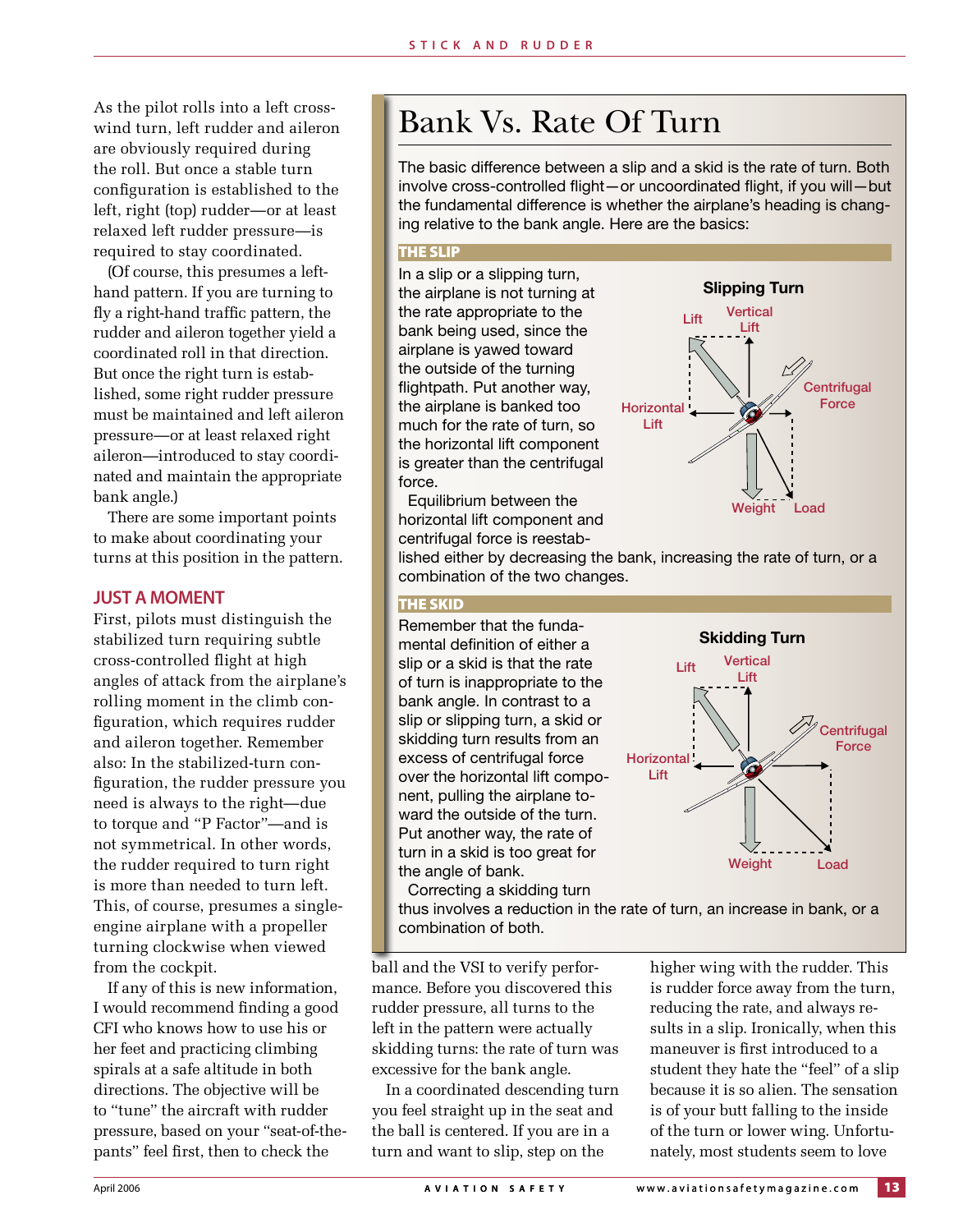# *Quick Tip: Coordinating The Roll*

*When initiating a turn, look straight out over the nose. If it pivots on a point, you are coordinated. If the nose swings in the direction of the bank, you're adding too much rudder in the direction of the bank. If it swings opposite the bank, you haven't added enough. Don't focus on the ball; it only depicts what already went wrong! Practicing the classic "Dutch roll" exercise—banking left and right on a point—is a good way to achieve a feel for this elusive balance.*

the "feel" of a skid probably since that is what you feel in a car going around a turn. Clearly, a lot of training is necessary here to overcome (again) the "automotive paradigm" (see the sidebar on the opposite page).

### **Slip To A Stall**

The slip is an entirely safe and a wonderful tool if performed correctly. An excellent demonstration of the stability of the slip configuration is flying the plane into a stall while stabilized in a full slip

with power at idle. Amazingly, while maintaining a full slipping stall, nothing exciting happens. This surprises every student and that is why this demonstration is so powerful. In a well-rigged trainer there is not even a significant "stall break:" The plane will just hang in a level flight attitude with no gyrations and indicate about a 1500-fpm descent.

In this configuration, there is no tendency to spin because roll force downward into a turn is opposed by the rudder force against the turn, thus creating a balanced situation.

Before you pick up a pen to write me a nasty letter, let me say that this maneuver is quite different in a climbing turn with the slipstream generated by full power energizing the rudder. A slip in this configuration is not at all benign, and the airplane can spin quickly "over the top." For this reason I always advocate the slip to land as the tool of last resort to create the necessary descent. First add drag, then reduce more power; finally, slip if you must.

### **The FATAL Skid Scenario**

The evil twin of cross-controlled flight that started all the rumors of death and destruction is actually a skid, even though it is often mistaken for a slip. The confusion is not limited to beginners either: I have had CFI job applicants demonstrate the monster skid and call it a "slip to landing." So, the vital question when crossing the controls in a descent is, "Am I slipping or skidding?" The answer is this: If you are ever turning the plane

# The Turning Stall

Sammy Mason, in his excellent book, *Stalls, Spins and Safety*, describes the perfect candidate for the stall/spin accident: "More than likely it will be the pilot who seldom, if ever, exceeds a 30-degree bank and hasn't practiced a stall, let alone a spin, in years. Just as physical exercise improves your physical health, proper flying exercises will improve your ability to fly an airplane."

To practice this maneuvering, find a competent, patient, CFI and start back in with some straight ahead unaccelerated stalls. If it has been awhile this will "re-imprint" the feel of releasing back pressure (unloading G force) to recover from a falling nose. This is counterintuitive. It seems to be human instinct to try to "pull" here to get out of trouble and this error needs to be corrected first. Following this with simple coordinated turning stalls gets rid of the universal misconception that bank is responsible or somehow involved in a spin entry. I am always

amazed at how few pilots have even done these anywhere in training. This is, incidentally a maneuver that may be tested



on the Private pilot practical test, both climbing with power and descending. If the plane is coordinated entering a turning stall, the nose smoothly and reliably falls away from the lift vector. The stall break is more subtle due to the offset of the elevator force. Just unload, roll level and recover the lost altitude.